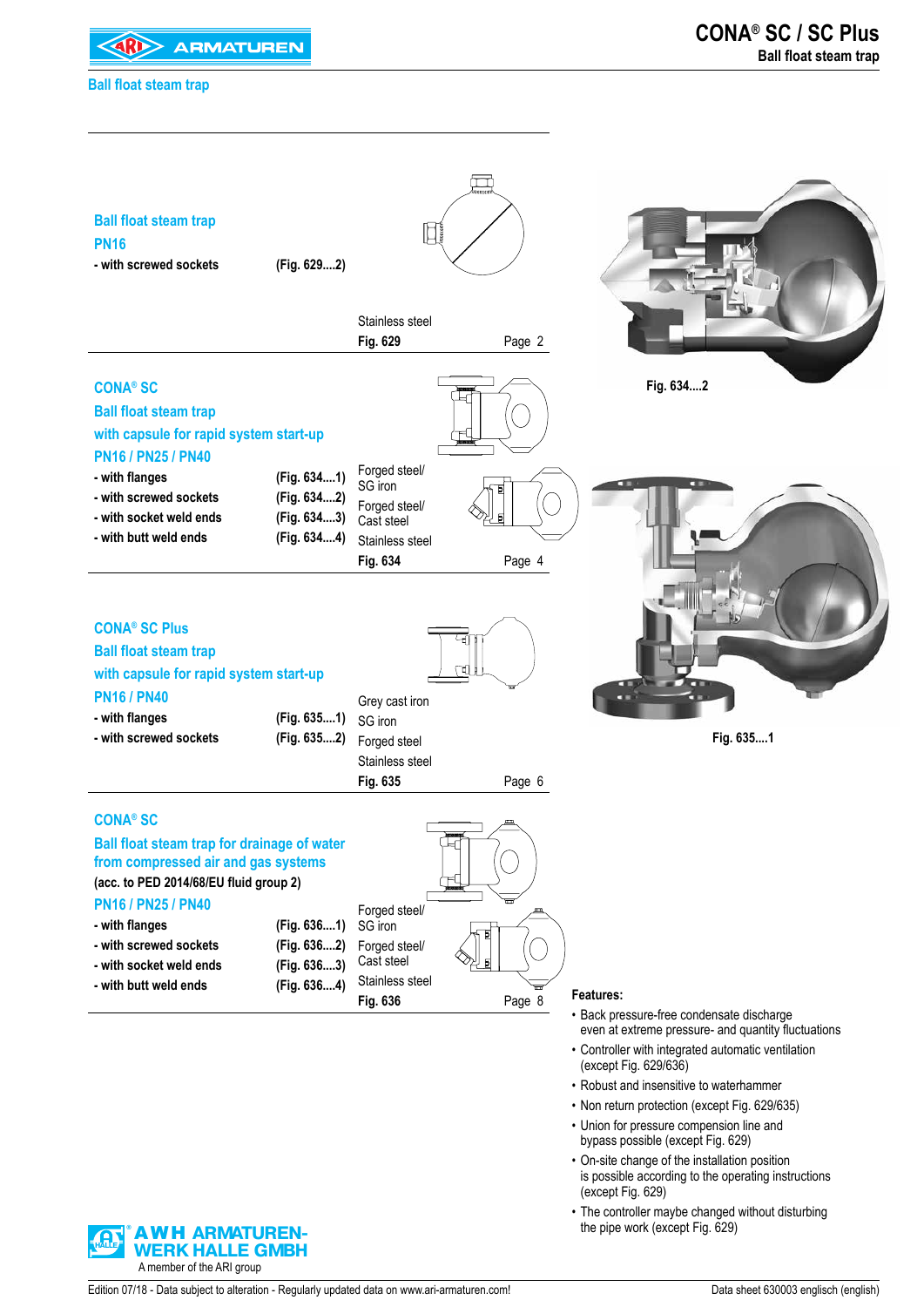### **Ball float steam trap (Stainless steel)**





**Also as automatic air vent with inlet from the bottom useable (refer to Fig. 656)**

Fig. 629....2 with screwed sockets

| Figure                  | <b>Nominal</b><br>pressure         | <b>Material</b>                                                                                         | <b>Nominal</b><br>diameter /<br><b>NPS</b> | <b>Operating</b><br>pressure<br><b>PS</b> | Inlet temperature<br>TS | allowable differential<br>pressure ΔPMX | for<br>controller |  |
|-------------------------|------------------------------------|---------------------------------------------------------------------------------------------------------|--------------------------------------------|-------------------------------------------|-------------------------|-----------------------------------------|-------------------|--|
| 52.629                  | <b>PN16</b>                        | Body: 1.4301                                                                                            | 15 <sub>l</sub>                            | 5 barg                                    | 300 °C                  | 5                                       | R <sub>5</sub>    |  |
|                         |                                    |                                                                                                         | 1/2"                                       | 13 barg                                   |                         | 13                                      | R <sub>13</sub>   |  |
| Types of connection.    |                                    |                                                                                                         |                                            |                                           |                         |                                         |                   |  |
|                         |                                    | • Screwed sockets 2 Rp thread acc. to DIN EN 10226-1 or NPT thread acc. to ANSI B1.20.1                 |                                            |                                           |                         |                                         |                   |  |
| <b>Features</b>         |                                    |                                                                                                         |                                            |                                           |                         |                                         |                   |  |
|                         |                                    | • Ball float steam trap with level control for the condensate-discharge from all kinds of steam systems |                                            |                                           |                         |                                         |                   |  |
|                         | • Immediate discharge of condensat |                                                                                                         |                                            |                                           |                         |                                         |                   |  |
| • Body in welded design |                                    |                                                                                                         |                                            |                                           |                         |                                         |                   |  |
|                         | <b>Mounting position</b>           |                                                                                                         |                                            |                                           |                         |                                         |                   |  |
| • Standard:             | vertical / angle pattern           |                                                                                                         |                                            |                                           |                         |                                         |                   |  |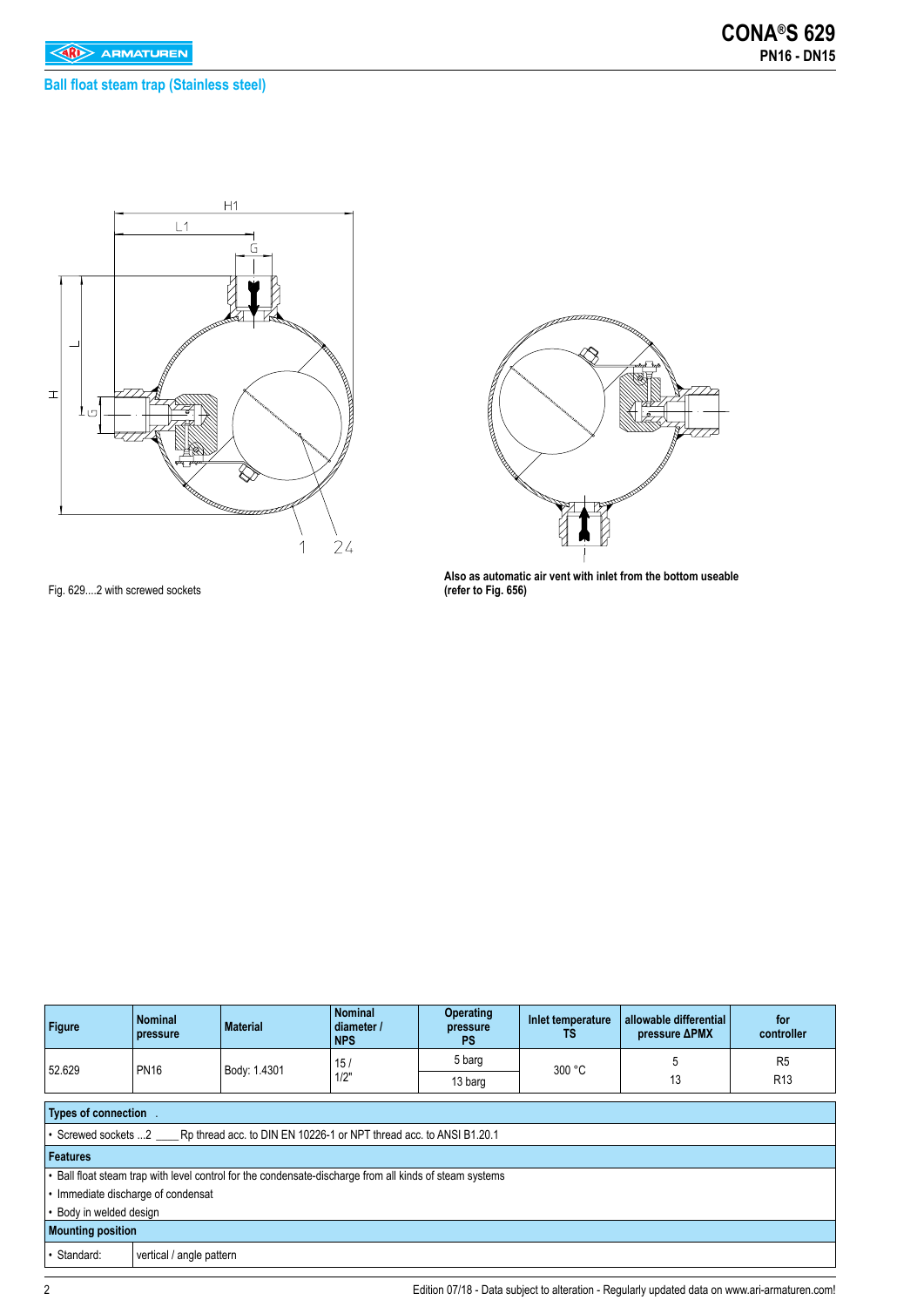| <b>Types of connection</b>                             |              | <b>Screwed sockets</b> |
|--------------------------------------------------------|--------------|------------------------|
| <b>DN</b>                                              | (mm)         | 15                     |
| <b>NPS</b>                                             | (inch)       | $1/2$ "                |
| Face-to-face acc. to data sheet resp. customer request |              |                        |
| L                                                      | (mm)         | 80                     |
| L1                                                     | (mm)         | 80                     |
| <b>Dimensions</b>                                      |              |                        |
| H                                                      | (mm)         | 138                    |
| H1                                                     | (mm)         | 138                    |
| Weights                                                |              |                        |
| Fig. 629<br>(approx.)                                  | $\vert$ (kg) | 0,9                    |

| Parts |                    |                     |  |  |  |
|-------|--------------------|---------------------|--|--|--|
| Pos.  | <b>Description</b> | Fig. 52.629         |  |  |  |
|       | Body               | X5CrNi18-10, 1.4301 |  |  |  |
| 24    | Controller, cpl.   | X5CrNi18-10, 1.4301 |  |  |  |

Information / restriction of technical rules need to be observed!

Resistance and fitness must be verified (contact manufacturer for information, refer to Product overview and Resistance list).

Operating and installation instructions can be downloaded at www.ari-armaturen.com.



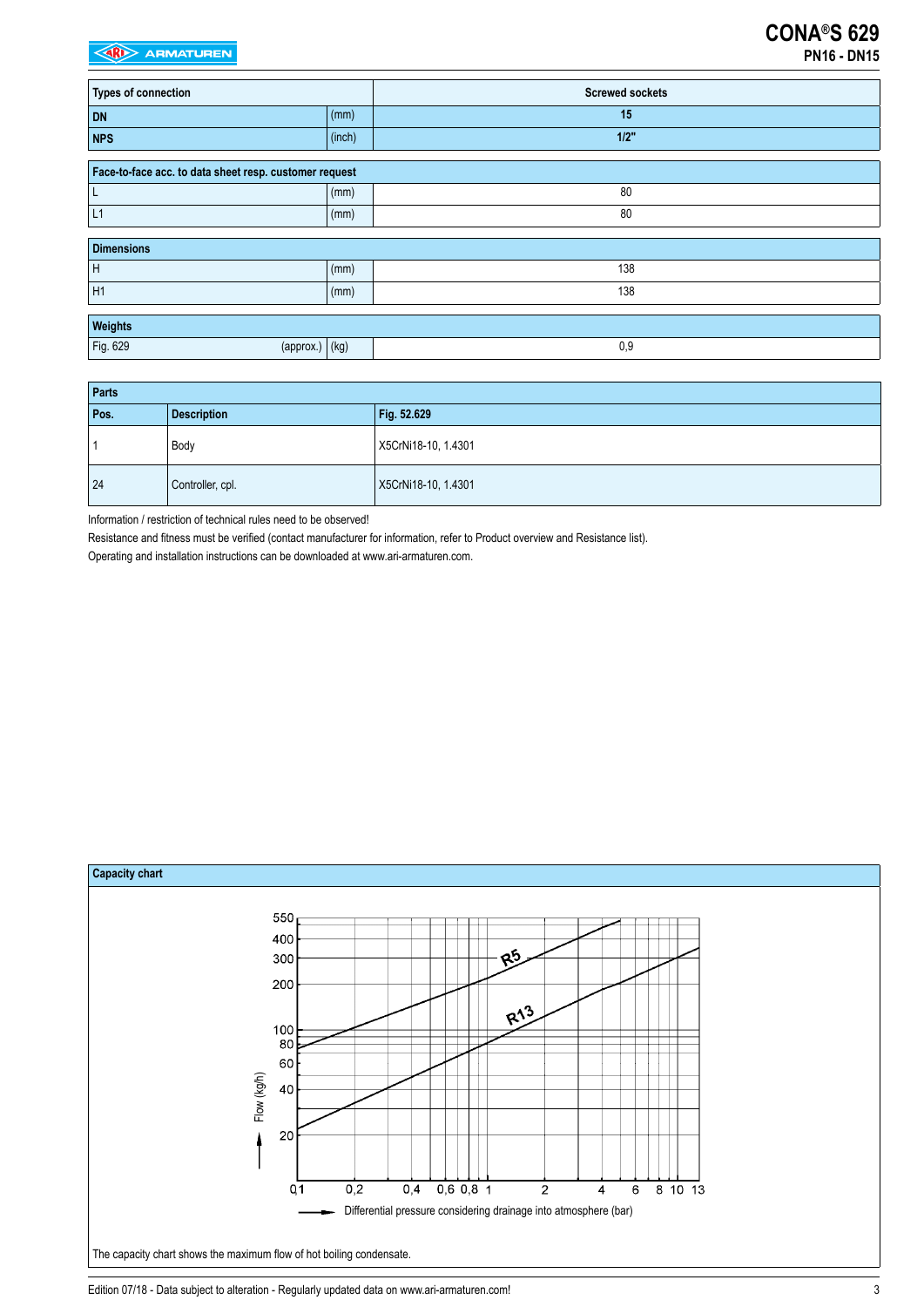### **EXP** ARMATUREN

# **CONA®SC 634 PN16 / PN25 / PN40 - DN15-25**

**Ball float steam trap (Forged steel/SG iron, Forged steel/Cast steel, Stainless steel)**









Fig. 634....1 with flanges

**SK/nxØd**  $\circledcirc$ 

る



Fig. 634....3 with socket weld ends



Fig. 634....2 (PN16/25) with screwed sockets - vertical installation Fig. 634....2 (PN 40) with screwed sockets - horizontal installation

| <b>Figure</b> | <b>Nominal</b><br>pressure | <b>Material</b>                                   | Nominal diam. /<br><b>NPS</b> | <b>Operating</b><br>pressure<br><b>PS</b> | Inlet temperature<br><b>TS</b> | allowable differential<br>pressure <b>APMX</b> | with butt weld ends<br>for<br>controller |
|---------------|----------------------------|---------------------------------------------------|-------------------------------|-------------------------------------------|--------------------------------|------------------------------------------------|------------------------------------------|
| 42.634        | <b>PN16</b>                | Body: 1.0460 /                                    | $15 - 25/$                    | 4 barg                                    | 300 °C                         | 4 bar                                          | R <sub>4</sub>                           |
|               |                            | Hood: EN-JS1049                                   | $1/2" - 1"$                   | 14 barg                                   |                                | 14 bar                                         | R <sub>14</sub>                          |
|               |                            |                                                   |                               | 4 barg                                    | 400 °C                         |                                                |                                          |
| 44.634        | <b>PN25</b>                | Body: 1.0460 /<br>Hood: 1.0619+N                  | $15 - 25/$<br>$1/2" - 1"$     | 14 barg                                   |                                | 4 bar                                          | R <sub>4</sub><br>R <sub>14</sub>        |
|               |                            |                                                   |                               | 21 barg                                   | 225 °C                         | 14 bar                                         |                                          |
|               |                            |                                                   |                               | 4 barg                                    |                                | 21 bar<br>32 bar (PN40)                        | R <sub>21</sub>                          |
| 45.634 (Y)    | <b>PN40</b>                | Body: 1.0460 /                                    | $15 - 25/$<br>$1/2" - 1"$     | 14 barg                                   | 400 °C                         |                                                |                                          |
|               |                            | Hood: 1.0619+N                                    |                               | 21 barg                                   |                                |                                                | R32 (PN40)                               |
|               |                            |                                                   |                               | $28,3$ barg                               | 250 °C                         |                                                |                                          |
|               |                            |                                                   |                               | 4 barg                                    |                                | 4 bar<br>14 bar                                |                                          |
| 54.634        | <b>PN25</b>                | Body: 1.4541 /<br>Hood:1.4308                     | $15 - 25/$<br>$1/2" - 1"$     | 14 barg                                   | 300 °C                         |                                                | R4                                       |
|               |                            |                                                   |                               | 21 barg                                   |                                |                                                | R <sub>14</sub>                          |
|               |                            |                                                   |                               | 4 barg                                    |                                |                                                | R <sub>21</sub>                          |
|               | <b>PN40</b>                | Body: 1.4541 /                                    | $15 - 25/$                    | 14 barg                                   | 300 °C                         | 21 bar<br>32 bar (PN40)                        |                                          |
| 55.634 (Y)    |                            | Hood: 1.4308                                      | $1/2" - 1"$                   | 21 barg                                   |                                |                                                | R32 (PN40)                               |
|               |                            |                                                   |                               | $27.6b$ arq                               | 250 °C                         |                                                |                                          |
|               |                            | For ANSI versions refer to data sheet CONA®S-ANSI |                               |                                           |                                |                                                |                                          |

| <b>Types of connection</b>                                                                                                                                                       | Other types of connection on request.                                                                                                                                             |  |  |  |  |
|----------------------------------------------------------------------------------------------------------------------------------------------------------------------------------|-----------------------------------------------------------------------------------------------------------------------------------------------------------------------------------|--|--|--|--|
| • Flanges 1 _______________ acc. to DIN EN 1092-1 (PN40)                                                                                                                         |                                                                                                                                                                                   |  |  |  |  |
| • Screwed sockets  2 ____ Rp thread acc. to DIN EN 10226-1 or NPT thread acc. to ANSI B1.20.1                                                                                    |                                                                                                                                                                                   |  |  |  |  |
| • Socket weld ends 3 acc. to DIN EN 12760                                                                                                                                        |                                                                                                                                                                                   |  |  |  |  |
| • Butt weld ends 4 _____Weld preparation acc. to EN ISO 9692 identification No. 1.3 and 1.5<br>(Note restriction on operating pressure / inlet temperature depending to design!) |                                                                                                                                                                                   |  |  |  |  |
| <b>Features</b>                                                                                                                                                                  |                                                                                                                                                                                   |  |  |  |  |
| Ball float steam trap with level control for the condensate-discharge from all                                                                                                   | • PN16 / 25 without strainer / PN40 with outside strainer - Fig. 634 (Y)                                                                                                          |  |  |  |  |
| kinds of steam systems                                                                                                                                                           | • Body with flanged hood                                                                                                                                                          |  |  |  |  |
| • Rapid system start-up due to thermostatic air venting capsule                                                                                                                  | • Non return protection<br>• The controller maybe changed without disturbing the pipe work                                                                                        |  |  |  |  |
| (for condensate with temperatures $\geq 100^{\circ}$ C)                                                                                                                          |                                                                                                                                                                                   |  |  |  |  |
| • Immediate discharge of hot boiling condensat                                                                                                                                   |                                                                                                                                                                                   |  |  |  |  |
| • Discharge of great condensate quantities even at low differential pressure                                                                                                     |                                                                                                                                                                                   |  |  |  |  |
| <b>Mounting position</b>                                                                                                                                                         |                                                                                                                                                                                   |  |  |  |  |
| • Standard:<br>vertical                                                                                                                                                          | Please indicate when ordering!                                                                                                                                                    |  |  |  |  |
| • Optional:<br>horizontal with inlet from right or left                                                                                                                          | Refer to: Information about the different installation positions (Page 13)<br>On-site change of the installation position is possible according to the operating<br>instructions. |  |  |  |  |
| <b>Options</b>                                                                                                                                                                   |                                                                                                                                                                                   |  |  |  |  |
| • Vent plug (Pos. 47)                                                                                                                                                            | • Manual air vent valve (Pos. 51)                                                                                                                                                 |  |  |  |  |
| • Plug (Pos. 50)                                                                                                                                                                 | • Ball valve for blow down (Pos. 56)                                                                                                                                              |  |  |  |  |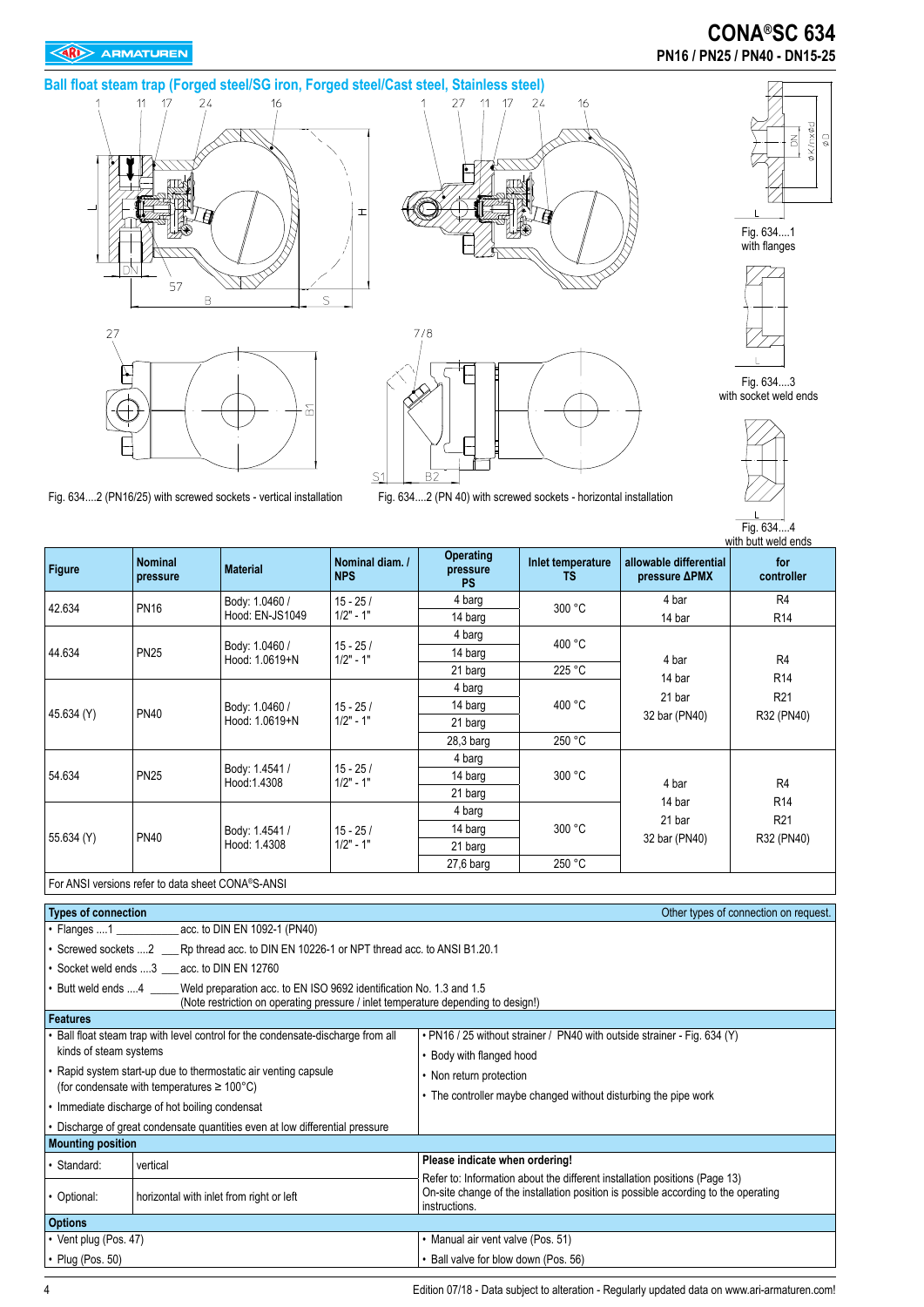# **CONA®SC 634 PN16 / PN25 / PN40 - DN15-25**

| <b>Types of connection</b>                             |              |      | <b>Flanges</b> |     |      | <b>Screwed sockets</b><br>Socket weld ends |     |           | <b>Butt weld ends</b> |                                              |
|--------------------------------------------------------|--------------|------|----------------|-----|------|--------------------------------------------|-----|-----------|-----------------------|----------------------------------------------|
| <b>DN</b>                                              | (mm)         | 15   | 20             | 25  | 15   | 20                                         | 25  | 15        | 20                    | 25                                           |
| <b>NPS</b>                                             | (inch)       | 1/2" | 3/4"           | 1"  | 1/2" | 3/4"                                       | 1"  | 1/2"      | 3/4"                  | 1"                                           |
| Face-to-face acc. to data sheet resp. customer request |              |      |                |     |      |                                            |     |           |                       |                                              |
|                                                        |              |      |                |     |      |                                            |     |           |                       |                                              |
| L                                                      | (mm)         | 150  | 150            | 160 | 95   | 95                                         | 95  | 200 (250) | 200 (250)             | 200 (250)                                    |
|                                                        |              |      |                |     |      |                                            |     |           |                       |                                              |
| <b>Dimensions</b>                                      |              |      |                |     |      |                                            |     |           |                       | Standard-flange dimensions refer to page 13. |
| H                                                      | (mm)         | 140  | 140            | 140 | 140  | 140                                        | 140 | 140       | 140                   | 140                                          |
| $\sf B$                                                | (mm)         | 155  | 155            | 155 | 155  | 155                                        | 155 | 155       | 155                   | 155                                          |
| B <sub>1</sub>                                         | (mm)         | 97   | 97             | 97  | 97   | 97                                         | 97  | 97        | 97                    | 97                                           |
| B <sub>2</sub>                                         | (mm)         | 53   | 53             | 53  | 53   | 53                                         | 53  | 53        | 53                    | 53                                           |
| S                                                      | (mm)         | 120  | 120            | 120 | 120  | 120                                        | 120 | 120       | 120                   | 120                                          |
| S <sub>1</sub>                                         | (mm)         | 10   | 10             | 10  | 10   | 10                                         | 10  | 10        | 10                    | 10                                           |
|                                                        |              |      |                |     |      |                                            |     |           |                       |                                              |
| Weights                                                |              |      |                |     |      |                                            |     |           |                       |                                              |
| Fig. 634<br>(approx.)                                  | $\vert$ (kg) | 6,7  | 6,9            | 7,1 | 4,7  | 4,9                                        | 5.1 | 5,1       | 5,4                   | 5,8                                          |

| <b>Parts</b> |              |                            |                                        |                     |                          |                       |                          |  |
|--------------|--------------|----------------------------|----------------------------------------|---------------------|--------------------------|-----------------------|--------------------------|--|
| Pos.         | $ $ Sp.p.    | <b>Description</b>         | Fig. 42.634                            | Fig. 44.634         | Fig. 45.634              | Fig. 54.634           | Fig. 55.634              |  |
|              |              | Body                       | P250 GH, 1.0460                        |                     |                          |                       | X6CrNiTi18-10, 1.4541    |  |
| 7            | X            | <b>Strainer</b>            |                                        |                     | X5CrNi18-10.<br>1.4301   | --                    | X5CrNi18-10,<br>1.4301   |  |
| 8            |              | Strainer plug              |                                        |                     | X6CrNiTi18-10,<br>1.4541 |                       | X6CrNiTi18-10,<br>1.4541 |  |
| 11           | l x          | Sealing ring               | A4                                     |                     |                          | A <sup>4</sup>        |                          |  |
| 16           |              | Hood                       | EN-GJS-400-18U-<br>LT, EN-JS1049       | GP240GH+N, 1.0619+N |                          | GX5CrNi19-10, 1.4308  |                          |  |
| 17           | X            | Gasket                     | GRAPHIT (CrNi laminated with graphite) |                     |                          |                       |                          |  |
| 24           | X            | Controller / Capsule, cpl. | X5CrNi18-10, 1.4301 / Hastelloy        |                     |                          |                       |                          |  |
| 27           |              | Cheese head screw          | A2-70                                  |                     | 21CrMoV 5-7,<br>1.7709   | A2-70                 |                          |  |
| 47           |              | Vent plug (M14x1,5)        | C35E, 1.1181                           |                     |                          | X6CrNiTi18-10, 1.4541 |                          |  |
| 49           | l x          | Sealing ring               | A4                                     |                     |                          | A <sup>4</sup>        |                          |  |
| 50           |              | Plug (M14x1,5)             | C35E, 1.1181                           |                     |                          | X6CrNiTi18-10, 1.4541 |                          |  |
| 51           | $\mathsf{x}$ | Manual air vent valve      | X6CrNiTi18-10, 1.4541                  |                     |                          |                       |                          |  |
| 56           | X            | Ball valve for blow down   | GX5CrNiMo19-11-2, 1.4408               |                     |                          |                       |                          |  |
| 57           |              | Non return protection      | X6Cr17, 1.4016                         |                     |                          |                       |                          |  |
|              |              | L Spare parts              |                                        |                     |                          |                       |                          |  |

Information / restriction of technical rules need to be observed!

Resistance and fitness must be verified (contact manufacturer for information, refer to Product overview and Resistance list).

Operating and installation instructions can be downloaded at www.ari-armaturen.com.





Edition 07/18 - Data subject to alteration - Regularly updated data on www.ari-armaturen.com!<br>
5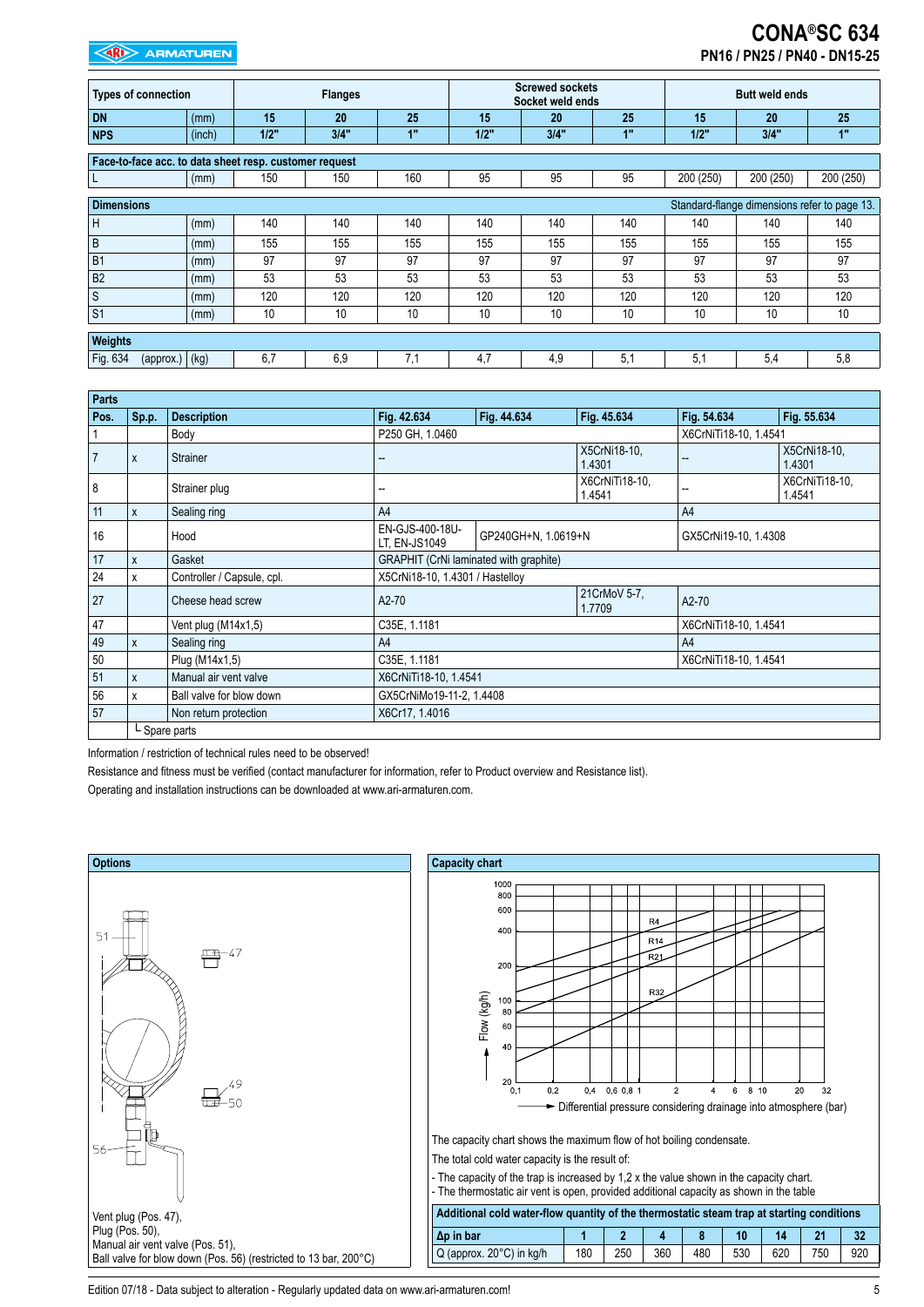# **CONA®SC Plus 635 PN16 / PN40 - DN25**

# **Ball float steam trap (Grey cast iron, SG iron, Forged steel, Stainless steel)**







Fig. 635....2 with screwed sockets - vertical installation Fig. 635....1 with flanges - horizontal installation

| <b>Figure</b>                                                       | <b>Nominal</b><br>pressure                              | <b>Material</b>                                                                 | Nominal diam. /<br><b>NPS</b> | <b>Operating</b><br>pressure<br><b>PS</b>                                                                                                                                         | Inlet temperature<br><b>TS</b> | allowable differential<br>pressure <b>APMX</b> | for<br>controller                 |  |
|---------------------------------------------------------------------|---------------------------------------------------------|---------------------------------------------------------------------------------|-------------------------------|-----------------------------------------------------------------------------------------------------------------------------------------------------------------------------------|--------------------------------|------------------------------------------------|-----------------------------------|--|
|                                                                     |                                                         | Body: EN-JL1040 /                                                               | 25/                           | $12.8b$ arq                                                                                                                                                                       | 200 °C                         |                                                |                                   |  |
| 12.635                                                              | <b>PN16</b>                                             | Hood: EN-JL1040                                                                 | 1"                            | 9,6 barg                                                                                                                                                                          | 300 °C                         |                                                |                                   |  |
| 25.635                                                              | <b>PN40</b>                                             | Body: EN-JS1049 /<br>Hood: EN-JS1049                                            | 25/<br>1"                     | 14 barg                                                                                                                                                                           | 350 °C                         | 5 bar<br>10 bar                                | R <sub>5</sub><br>R <sub>10</sub> |  |
| 45.635                                                              | <b>PN40</b>                                             | Body: 1.0460 /<br>Hood: 1.0619+N                                                | 25/<br>1"                     | 14 barg                                                                                                                                                                           | 400 °C                         | 14 bar                                         | R <sub>14</sub>                   |  |
| 55.635                                                              | <b>PN40</b>                                             | Body: 1.4541 /<br>Hood: 1.4308                                                  | 25/<br>1"                     | 14 barg                                                                                                                                                                           | 300 °C                         |                                                |                                   |  |
| For ANSI versions refer to data sheet CONA®S-ANSI                   |                                                         |                                                                                 |                               |                                                                                                                                                                                   |                                |                                                |                                   |  |
| <b>Types of connection</b><br>Other types of connection on request. |                                                         |                                                                                 |                               |                                                                                                                                                                                   |                                |                                                |                                   |  |
| $\cdot$ Flanges  1                                                  |                                                         | acc. to DIN EN 1092-2 (EN-JL1040, EN-JS1049) and DIN EN 1092-1 (1.0460, 1.4541) |                               |                                                                                                                                                                                   |                                |                                                |                                   |  |
| Screwed sockets 2                                                   |                                                         | Rp thread acc. to DIN EN 10226-1 or NPT thread acc. to ANSI B1.20.1             |                               |                                                                                                                                                                                   |                                |                                                |                                   |  |
| <b>Features</b>                                                     |                                                         |                                                                                 |                               |                                                                                                                                                                                   |                                |                                                |                                   |  |
|                                                                     |                                                         | Ball float steam trap with level control for the condensate-discharge           |                               | • Discharge of great condensate quantities even at low differential pressure                                                                                                      |                                |                                                |                                   |  |
| from all kinds of steam systems                                     |                                                         |                                                                                 |                               | • Body with flanged hood                                                                                                                                                          |                                |                                                |                                   |  |
|                                                                     | (for condensate with temperatures $\geq 100^{\circ}$ C) | • Rapid system start-up due to thermostatic air venting capsule                 |                               | • The controller maybe changed without disturbing the pipe work                                                                                                                   |                                |                                                |                                   |  |
|                                                                     | • Immediate discharge of hot boiling condensat          |                                                                                 |                               |                                                                                                                                                                                   |                                |                                                |                                   |  |
| <b>Mounting position</b>                                            |                                                         |                                                                                 |                               |                                                                                                                                                                                   |                                |                                                |                                   |  |
| · Standard:                                                         | vertical                                                |                                                                                 |                               | Please indicate when ordering!                                                                                                                                                    |                                |                                                |                                   |  |
| • Optional:                                                         | horizontal with inlet from right or left                |                                                                                 |                               | Refer to: Information about the different installation positions (Page 13)<br>On-site change of the installation position is possible according to the operating<br>instructions. |                                |                                                |                                   |  |
| <b>Options</b>                                                      |                                                         |                                                                                 |                               |                                                                                                                                                                                   |                                |                                                |                                   |  |
|                                                                     |                                                         | • Air vent - (Pos. 51) or blow down valve (Pos. 46), manual operated            |                               |                                                                                                                                                                                   |                                |                                                |                                   |  |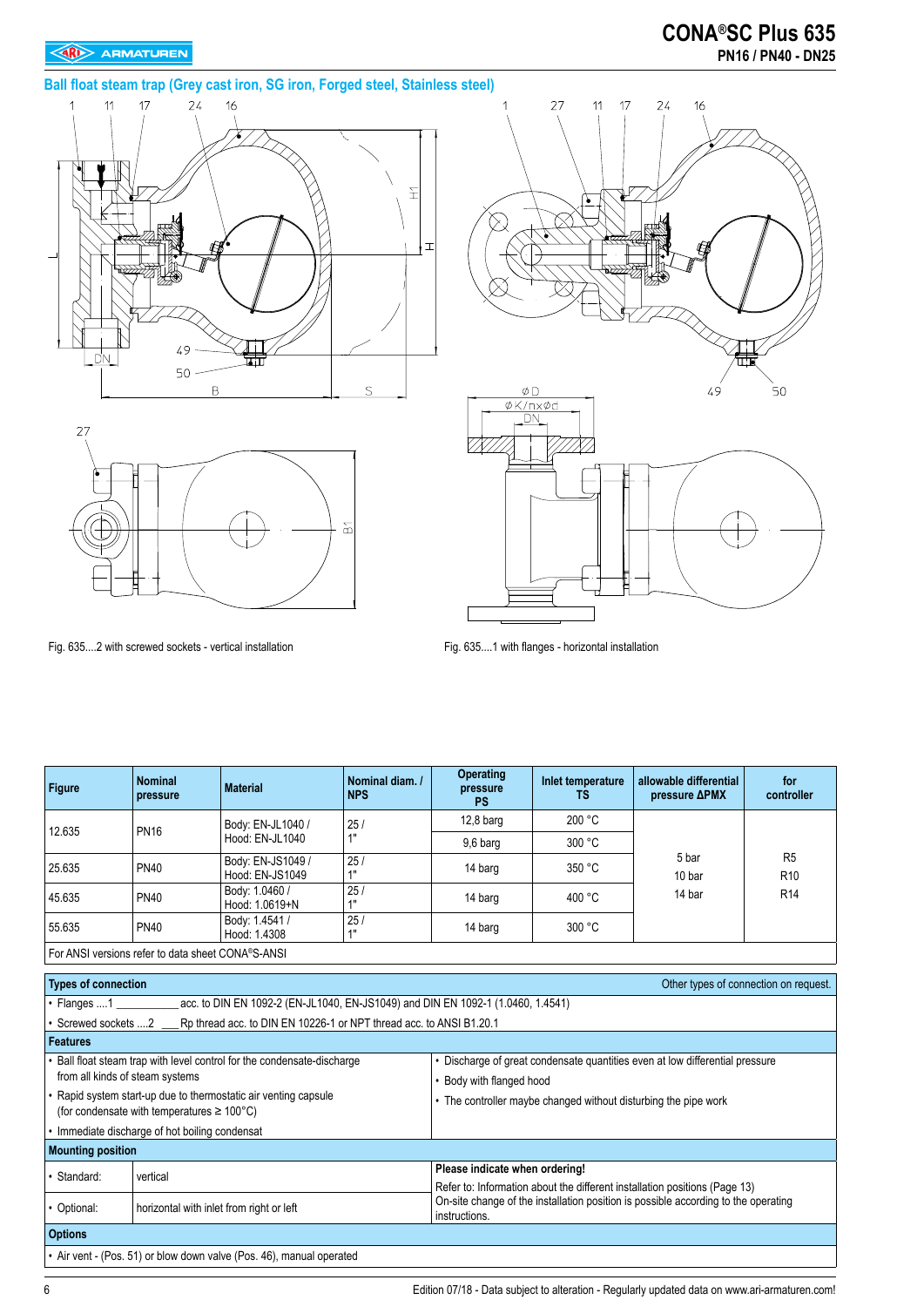|  | <b>PN16 / PN40 - DN25</b> |  |
|--|---------------------------|--|
|--|---------------------------|--|

| <b>Types of connection</b>                             |        | <b>Flanges</b> | <b>Screwed sockets</b>                       |
|--------------------------------------------------------|--------|----------------|----------------------------------------------|
| <b>DN</b>                                              | (mm)   | 25             | 25                                           |
| <b>NPS</b>                                             | (inch) | 1"             | 1"                                           |
|                                                        |        |                |                                              |
| Face-to-face acc. to data sheet resp. customer request |        |                |                                              |
| L                                                      | (mm)   | 160            | 160                                          |
|                                                        |        |                |                                              |
| <b>Dimensions</b>                                      |        |                | Standard-flange dimensions refer to page 13. |
| $\sf H$                                                | (mm)   | 193            | 193                                          |
| H <sub>1</sub>                                         | (mm)   | 107            | 107                                          |
| <b>B</b> (EN-JL1040)                                   | (mm)   | 250            | 250                                          |
| B (Steel)                                              | (mm)   | 250            | 197                                          |
| <b>B1</b>                                              | (mm)   | 136            | 136                                          |
| $\ensuremath{\mathsf{S}}$                              | (mm)   | 160            | 160                                          |
|                                                        |        |                |                                              |
| Weights                                                |        |                |                                              |
| Fig. 635<br>$\left(\text{approx.}\right)$              | (kg)   | 11,8           | 9,3                                          |

| Parts |                  |                            |                                        |                                        |                     |                       |  |  |
|-------|------------------|----------------------------|----------------------------------------|----------------------------------------|---------------------|-----------------------|--|--|
| Pos.  | $\mathsf{Sp.p.}$ | <b>Description</b>         | Fig. 12.635                            | Fig. 25.635                            | Fig. 45.635         | Fig. 55.635           |  |  |
|       |                  | Body                       | EN-GJL-250, EN-JL1040                  | EN-GJS-400-18U-LT,<br><b>EN-JS1049</b> | P250 GH, 1.0460     | X6CrNiTi18-10, 1.4541 |  |  |
| 11    | ΙX.              | Sealing ring               | CU                                     | A4                                     |                     |                       |  |  |
| 16    |                  | Hood                       | EN-GJL-250, EN-JL1040                  | EN-GJS-400-18U-LT,<br><b>EN-JS1049</b> | GP240GH+N, 1.0619+N | GX5CrNi19-10, 1.4308  |  |  |
| 17    | ΙX.              | Gasket                     | GRAPHIT (CrNi laminated with graphite) |                                        |                     |                       |  |  |
| 24    | X                | Controller / Capsule, cpl. | X5CrNi18-10, 1.4301 / Hastelloy        |                                        |                     |                       |  |  |
| 27    |                  | Cheese head screw          | A2-70                                  | 21CrMoV 5-7, 1.7709                    |                     | A4-80                 |  |  |
| 46    | X                | Blow down valve            | X6CrNiTi18-10, 1.4541                  |                                        |                     |                       |  |  |
| 49    | ΙX.              | Sealing ring               | CU                                     | A <sup>4</sup>                         |                     |                       |  |  |
| 50    |                  | Plug (M14x1,5)             | C35E, 1.1181<br>X6CrNiTi18-10, 1.4541  |                                        |                     |                       |  |  |
| 51    | ΙX.              | Manual air vent valve      | X6CrNiTi18-10, 1.4541                  |                                        |                     |                       |  |  |
|       | L Spare parts    |                            |                                        |                                        |                     |                       |  |  |

Information / restriction of technical rules need to be observed!

Resistance and fitness must be verified (contact manufacturer for information, refer to Product overview and Resistance list).

Operating and installation instructions can be downloaded at www.ari-armaturen.com.



Edition 07/18 - Data subject to alteration - Regularly updated data on www.ari-armaturen.com!<br>7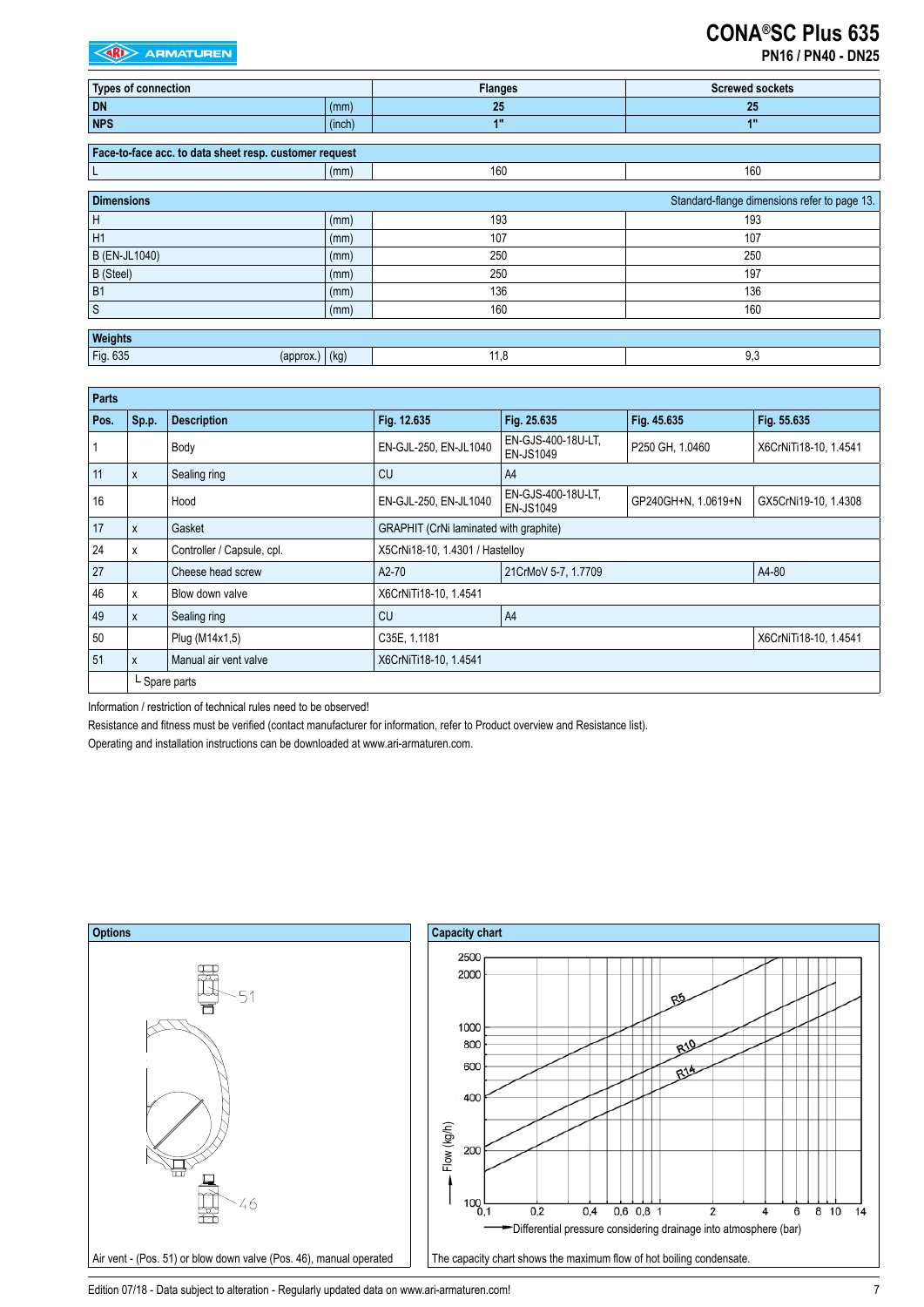# **CONA®SC 636 PN16 / PN25 / PN40 - DN15-25**

### **Ball float steam trap (Forged steel/SG iron, Forged steel/Cast steel, Stainless steel)**







Fig. 636....1 with flanges

**DØXV/N**  $\mathbb{Q} \, \phi$  $\leq$ 

Fig. 636....3 with socket weld ends



Fig. 636....4 with butt weld ends

| <b>Figure</b> | <b>Nominal</b><br>pressure | <b>Material</b>                  | Nominal diam. /<br><b>NPS</b> | Operating press.<br><b>PS</b> | Inlet temperature<br><b>TS</b> | allowable differential<br>pressure <b>APMX</b> | for<br>controller |
|---------------|----------------------------|----------------------------------|-------------------------------|-------------------------------|--------------------------------|------------------------------------------------|-------------------|
| 42.636        | <b>PN16</b>                | Body: 1.0460 /                   | $15 - 25/$                    | 4 barg                        | 300 °C                         | 4 bar                                          | R <sub>4</sub>    |
|               |                            | Hood: EN-JS1049                  | $1/2" - 1"$                   | 14 barg                       |                                | 14 bar                                         | R <sub>14</sub>   |
|               |                            |                                  |                               | 4 barg                        | 400 °C                         |                                                |                   |
| 44.636        | <b>PN25</b>                | Body: 1.0460 /<br>Hood: 1.0619+N | $15 - 25/$<br>$1/2" - 1"$     | 14 barg                       |                                | 4 bar                                          | R <sub>4</sub>    |
|               |                            |                                  |                               | 21 barg                       | 225 °C                         | 14 bar                                         | R <sub>14</sub>   |
|               |                            | Body: 1.0460 /<br>Hood: 1.0619+N | $15 - 25/$<br>$1/2" - 1"$     | 4 barg                        | 400 °C                         | 21 bar<br>32 bar (PN40)                        | R <sub>21</sub>   |
|               | <b>PN40</b>                |                                  |                               | 14 barg                       |                                |                                                |                   |
| 45.636 (Y)    |                            |                                  |                               | 21 barg                       |                                |                                                | R32 (PN40)        |
|               |                            |                                  |                               | $28.3b$ arq                   | 250 °C                         |                                                |                   |
|               |                            |                                  |                               | 4 barg                        |                                | 4 bar<br>14 bar                                |                   |
| 54.636        | <b>PN25</b>                | Body: 1.4541 /<br>Hood:1.4308    | $15 - 25/$<br>$1/2" - 1"$     | 14 barg                       | 300 °C                         |                                                | R <sub>4</sub>    |
|               |                            |                                  |                               | 21 barg                       |                                |                                                | R <sub>14</sub>   |
|               |                            |                                  |                               | 4 barg                        | 300 °C                         |                                                |                   |
|               | <b>PN40</b>                | Body: 1.4541 /<br>Hood: 1.4308   | $15 - 25/$<br>$1/2" - 1"$     | 14 barg                       |                                | 21 bar<br>32 bar (PN40)                        | R <sub>21</sub>   |
| 55.636 (Y)    |                            |                                  |                               | 21 barg                       |                                |                                                | R32 (PN40)        |
|               |                            |                                  |                               | $27.6b$ arq                   | 250 °C                         |                                                |                   |

B2

Fig. 636....2 (PN16/25) with screwed sockets - vertical installation Fig. 636....1 (PN 40) with screwed sockets - horizontal installation

For ANSI versions refer to data sheet CONA®S-ANSI

| <b>Types of connection</b>                                 |                                                                                                                                                                                  | Other types of connection on request.                                                               |  |  |  |
|------------------------------------------------------------|----------------------------------------------------------------------------------------------------------------------------------------------------------------------------------|-----------------------------------------------------------------------------------------------------|--|--|--|
| • Flanges 1 _________________ acc. to DIN EN 1092-1 (PN40) |                                                                                                                                                                                  |                                                                                                     |  |  |  |
|                                                            | • Screwed sockets 2 ____ Rp thread acc. to DIN EN 10226-1 or NPT thread acc. to ANSI B1.20.1                                                                                     |                                                                                                     |  |  |  |
|                                                            | • Socket weld ends 3 acc. to DIN EN 12760                                                                                                                                        |                                                                                                     |  |  |  |
|                                                            | • Butt weld ends 4 _____Weld preparation acc. to EN ISO 9692 identification No. 1.3 and 1.5<br>(Note restriction on operating pressure / inlet temperature depending to design!) |                                                                                                     |  |  |  |
| <b>Features</b>                                            |                                                                                                                                                                                  |                                                                                                     |  |  |  |
|                                                            | Ball float steam trap with level controller for the condensate-discharge from                                                                                                    | • Body with flanged hood                                                                            |  |  |  |
|                                                            | compressed air and gas systems (acc. to PED 2014/68/EU fluid group 2, other                                                                                                      | • Non return protection                                                                             |  |  |  |
| fluid groups on request)                                   |                                                                                                                                                                                  | • The controller maybe changed without disturbing the pipe work                                     |  |  |  |
|                                                            | • Discharge of great condensate quantities even at low differential pressure                                                                                                     |                                                                                                     |  |  |  |
|                                                            | . PN16 / 25 without strainer / PN40 with outside strainer (Y)                                                                                                                    |                                                                                                     |  |  |  |
| <b>Mounting position</b>                                   |                                                                                                                                                                                  |                                                                                                     |  |  |  |
| • Standard:                                                | - vertical                                                                                                                                                                       | Please indicate when ordering!                                                                      |  |  |  |
|                                                            | - horizontal with inlet from right or left                                                                                                                                       | Refer to: Information about the different installation positions (Page 13)                          |  |  |  |
| • Optional:                                                | - horizontal with adapter for recovery pipe (union joint).<br>Example for installation ref. to page 10.                                                                          | On-site change of the installation position is possible according to the operating<br>instructions. |  |  |  |
| <b>Options</b>                                             |                                                                                                                                                                                  |                                                                                                     |  |  |  |
|                                                            |                                                                                                                                                                                  | • Union (Pos. 52) for recovery pipe                                                                 |  |  |  |
| • Manual air vent valve (Pos. 51)                          |                                                                                                                                                                                  | (for connecting pipes with outside-Ø 8 x 1 mm acc. to EN 10305-4 steel or EN 10216-5                |  |  |  |
| • Ball valve for blow down (Pos. 56)                       |                                                                                                                                                                                  | stainless steel, compression type fitting acc. to DIN 2353)                                         |  |  |  |
|                                                            |                                                                                                                                                                                  | • Soft sealing ball FKM (Viton), max. 120°C                                                         |  |  |  |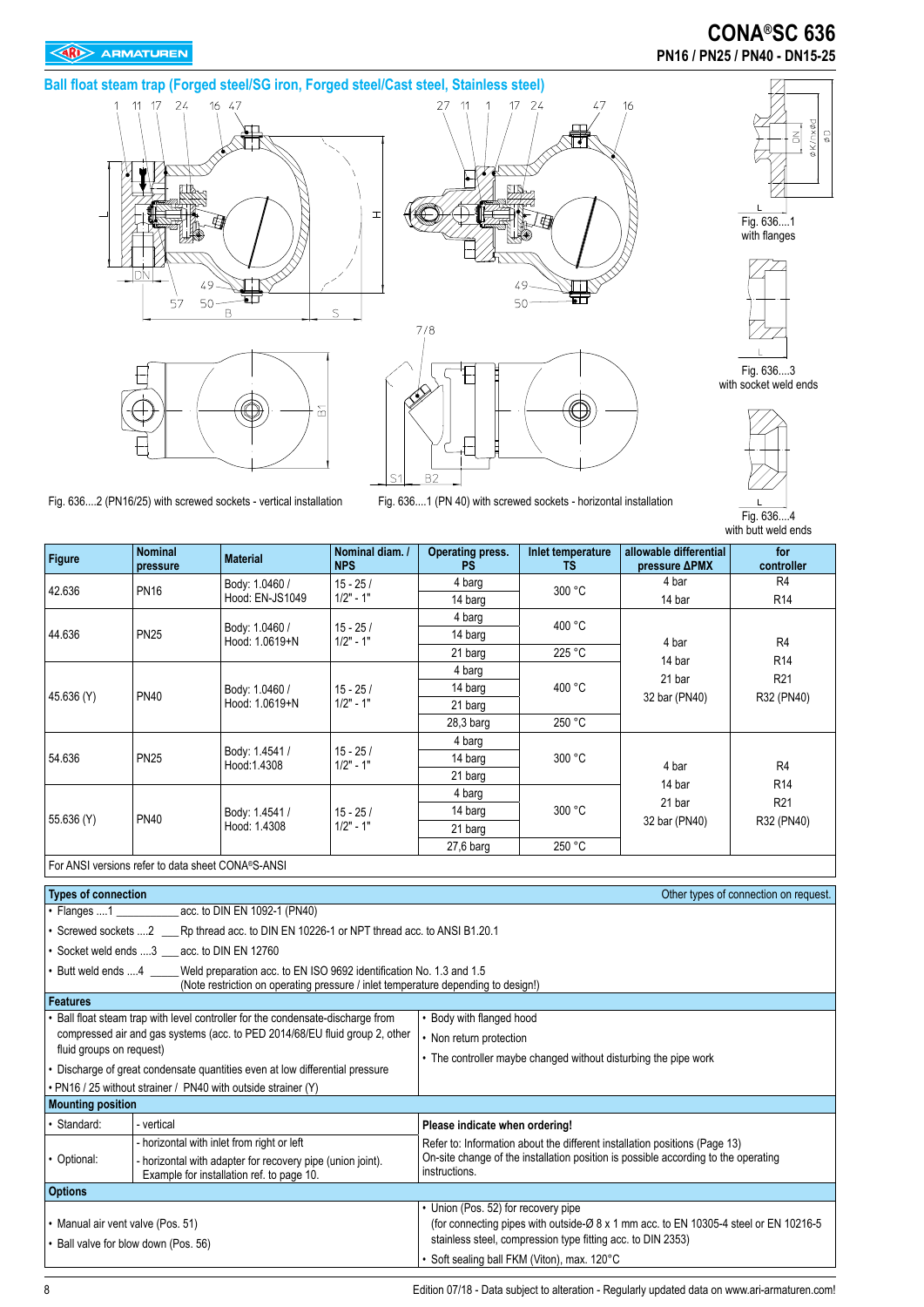# **CONA®SC 636 PN16 / PN25 / PN40 - DN15-25**

| <b>Types of connection</b> |                                                        | <b>Flanges</b> |      | <b>Screwed sockets</b><br>Socket weld ends |      |      | <b>Butt weld ends</b> |           |           |                                              |
|----------------------------|--------------------------------------------------------|----------------|------|--------------------------------------------|------|------|-----------------------|-----------|-----------|----------------------------------------------|
| <b>DN</b>                  | (mm)                                                   | 15             | 20   | 25                                         | 15   | 20   | 25                    | 15        | 20        | 25                                           |
| <b>NPS</b>                 | (inch)                                                 | 1/2"           | 3/4" | 1"                                         | 1/2" | 3/4" | 1"                    | 1/2"      | 3/4"      | 1"                                           |
|                            |                                                        |                |      |                                            |      |      |                       |           |           |                                              |
|                            | Face-to-face acc. to data sheet resp. customer request |                |      |                                            |      |      |                       |           |           |                                              |
| L                          | (mm)                                                   | 150            | 150  | 160                                        | 95   | 95   | 95                    | 200 (250) | 200 (250) | 200 (250)                                    |
|                            |                                                        |                |      |                                            |      |      |                       |           |           |                                              |
| <b>Dimensions</b>          |                                                        |                |      |                                            |      |      |                       |           |           | Standard-flange dimensions refer to page 13. |
| H                          | (mm)                                                   | 156            | 156  | 156                                        | 156  | 156  | 156                   | 156       | 156       | 156                                          |
| B                          | (mm)                                                   | 155            | 155  | 155                                        | 155  | 155  | 155                   | 155       | 155       | 155                                          |
| <b>B1</b>                  | (mm)                                                   | 97             | 97   | 97                                         | 97   | 97   | 97                    | 97        | 97        | 97                                           |
| B <sub>2</sub>             | (mm)                                                   | 53             | 53   | 53                                         | 53   | 53   | 53                    | 53        | 53        | 53                                           |
| S                          | (mm)                                                   | 120            | 120  | 120                                        | 120  | 120  | 120                   | 120       | 120       | 120                                          |
| S <sub>1</sub>             | (mm)                                                   | 10             | 10   | 10                                         | 10   | 10   | 10                    | 10        | 10        | 10                                           |
|                            |                                                        |                |      |                                            |      |      |                       |           |           |                                              |
| Weights                    |                                                        |                |      |                                            |      |      |                       |           |           |                                              |
| Fig. 636                   | (kg)<br>(approx.)                                      | 6,7            | 6,9  | 7,1                                        | 4,7  | 4,9  | 5,1                   | 5,1       | 5,4       | 5,8                                          |

| <b>Parts</b>   |                           |                          |                                                         |             |                        |                       |                          |
|----------------|---------------------------|--------------------------|---------------------------------------------------------|-------------|------------------------|-----------------------|--------------------------|
| Pos.           | Sp.p.                     | <b>Description</b>       | Fig. 42.636                                             | Fig. 44.636 | Fig. 45.636            | Fig. 54.636           | Fig. 55.636              |
|                |                           | Body                     | P250 GH, 1.0460                                         |             |                        | X6CrNiTi18-10, 1.4541 |                          |
| $\overline{7}$ | $\boldsymbol{\mathsf{x}}$ | <b>Strainer</b>          | --                                                      |             | X5CrNi18-10,<br>1.4301 | --                    | X5CrNi18-10,<br>1.4301   |
| 8              |                           | Strainer plug            | 1.4541                                                  |             | X6CrNiTi18-10,         |                       | X6CrNiTi18-10.<br>1.4541 |
| 11             | $\mathsf{X}$              | Sealing ring             | A4                                                      |             |                        | A <sup>4</sup>        |                          |
| 16             |                           | Hood                     | EN-GJS-400-18U-<br>GP240GH+N, 1.0619+N<br>LT. EN-JS1049 |             | GX5CrNi19-10, 1.4308   |                       |                          |
| 17             | $\mathsf{x}$              | Gasket                   | GRAPHIT (CrNi laminated with graphite)                  |             |                        |                       |                          |
| 24             | X                         | Controller, cpl.         | X5CrNi18-10, 1.4301                                     |             |                        |                       |                          |
| 27             |                           | Cheese head screw        | 21CrMoV 5-7,<br>A2-70<br>1.7709                         |             | A2-70                  |                       |                          |
| 47             |                           | Vent plug (M14x1,5)      | C35E, 1.1181                                            |             |                        | X6CrNiTi18-10, 1.4541 |                          |
| 49             | $\mathsf{X}$              | Sealing ring             | A4                                                      |             |                        | A <sup>4</sup>        |                          |
| 50             |                           | Plug (M14x1,5)           | C35E, 1.1181                                            |             |                        | X6CrNiTi18-10, 1.4541 |                          |
| 51             | $\mathsf{x}$              | Manual air vent valve    | X6CrNiTi18-10, 1.4541                                   |             |                        |                       |                          |
| 52             | X                         | Union for recovery pipe  | X8CrNiS18-9, 1.4305                                     |             |                        |                       |                          |
| 56             | $\mathsf{X}$              | Ball valve for blow down | GX5CrNiMo19-11-2, 1.4408                                |             |                        |                       |                          |
| 57             |                           | Non return protection    | X6Cr17, 1.4016                                          |             |                        |                       |                          |
|                |                           | L Spare parts            |                                                         |             |                        |                       |                          |

Information / restriction of technical rules need to be observed!

Resistance and fitness must be verified (contact manufacturer for information, refer to Product overview and Resistance list).

Operating and installation instructions can be downloaded at www.ari-armaturen.com.



Edition 07/18 - Data subject to alteration - Regularly updated data on www.ari-armaturen.com! 9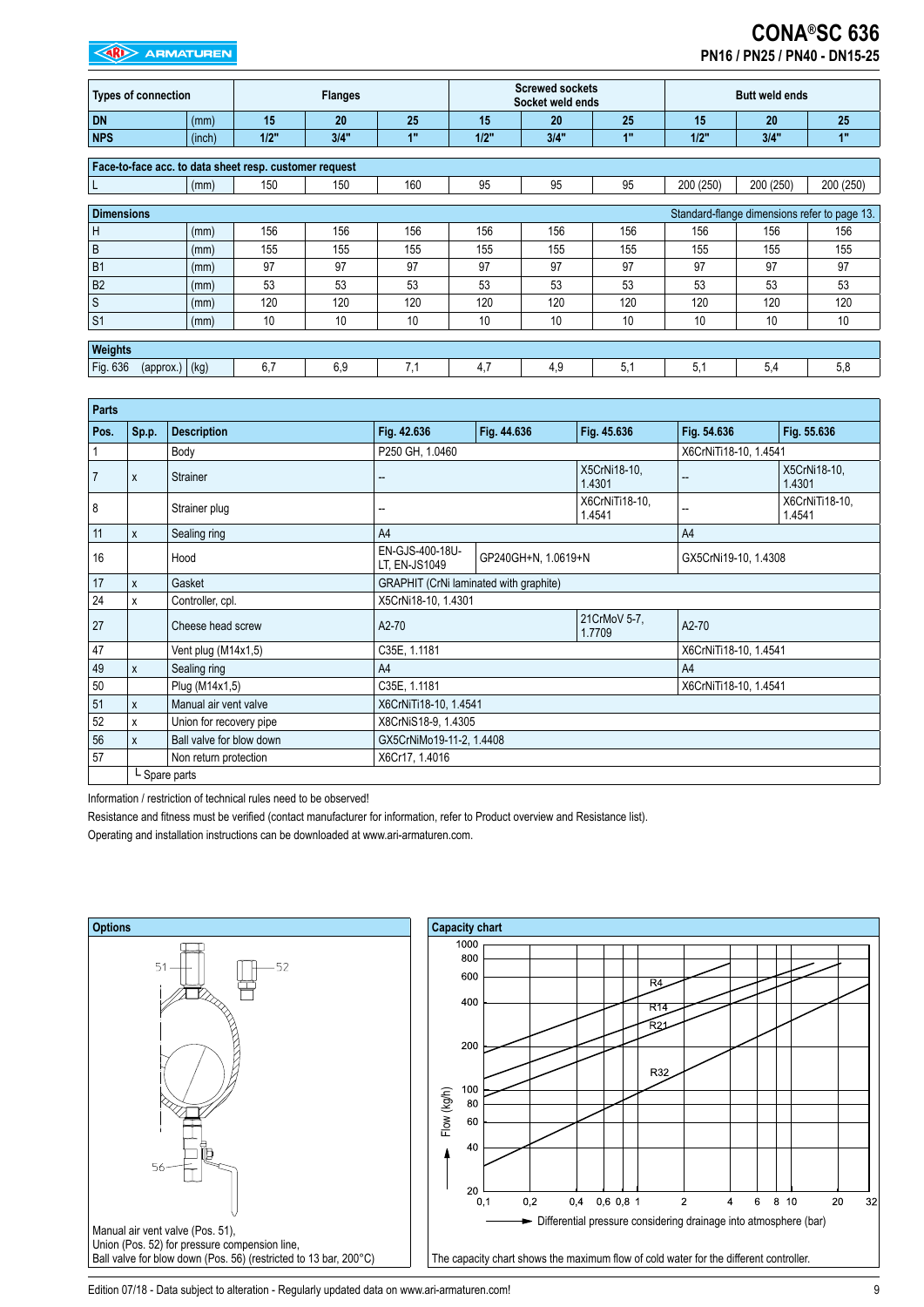# **CONA® SC / SC Plus**

### **Informations about pipe welding**

# **Informations about pipe welding**

**Welding groove acc. to DIN 2559**

The material used for ARI valves with butt weld ends are: 1.0460 P250GH acc. to DIN EN 10222-2 **Note:** 

1.4541 X6CrNiTi18-10 acc. to DIN EN 10222-5

Note restriction on operating pressure / inlet temperature depending to design!

Due to our experience, we recommend to apply an electric welding process.

Because of the different material compositions and wall thickness of the steam traps and the pipe gas welding shall not be applied. Quenching cracks and coarse grain structure may develop.

Steam traps with socket-weld ends shall only be welded by arc welding (welding process 111 acc. to DIN EN 24063).

If during the time of warranty others than the manufacturer or by the manufacturer authorized persons are interfering in the product and/or the setting, the right of claim for warranty will lapse!

| <b>Selection criteria:</b>                                                                                                                                      |                            | Example for order data:                                                                                                    |  |  |
|-----------------------------------------------------------------------------------------------------------------------------------------------------------------|----------------------------|----------------------------------------------------------------------------------------------------------------------------|--|--|
| • Steam pressure                                                                                                                                                | • Type of connection       |                                                                                                                            |  |  |
| · Back pressure                                                                                                                                                 | Material                   |                                                                                                                            |  |  |
| • Quantity of condensate                                                                                                                                        | • Place of service or kind | Ball float steam trap CONA® SC,<br>Fig. 634, PN25, DN25, 1.0460/1.0619+N, R14, with flanges, Face-to-face dimension 160 mm |  |  |
| • Flow medium                                                                                                                                                   | of steam consumer          |                                                                                                                            |  |  |
| • Nominal diameter / pressure                                                                                                                                   |                            |                                                                                                                            |  |  |
| Other installation positions than standard (vertical) have to be indicated together with the information about the flow direction i.e. inlet from left or right |                            |                                                                                                                            |  |  |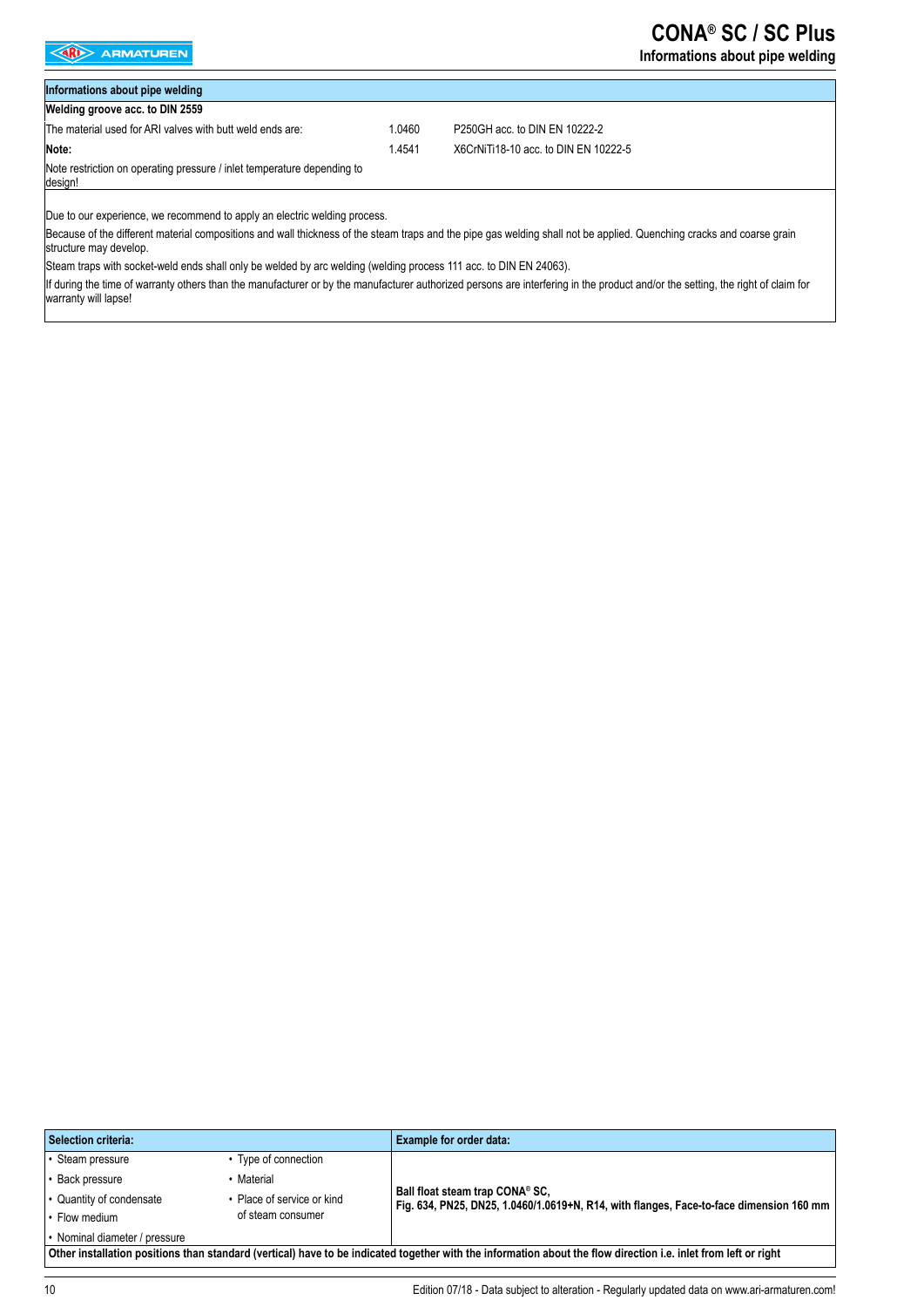### **Integrated non return protection**

# seat

**CONA® SC / SC Plus Non return protection / Recovery pipe**

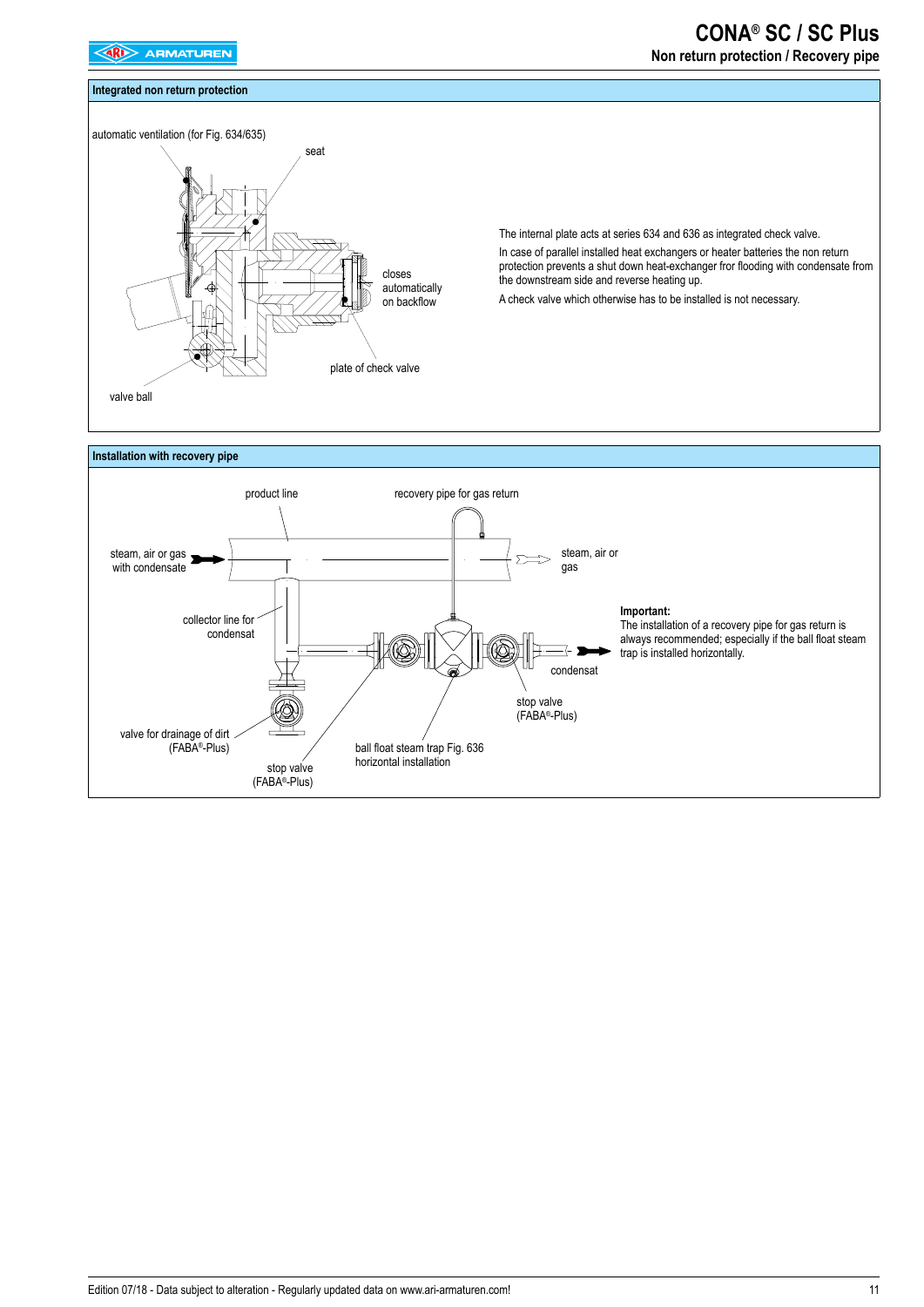### **myValve® - Your VAlve SIzing-Program.**

myValve is a powerful software tool that not only helps you size your system components; it also gives you instant access to all other data about the selected product, such as order information, spare parts drawings, operating instructions, data sheets, etc., whenever you need it.

| illi ARI myValve - Calculator                                                                                                                                                                                                            | $\Box$ ex                                                                                                                                                                                                                                           |
|------------------------------------------------------------------------------------------------------------------------------------------------------------------------------------------------------------------------------------------|-----------------------------------------------------------------------------------------------------------------------------------------------------------------------------------------------------------------------------------------------------|
| Modules File Project Settings Help (ENR) Contractors and                                                                                                                                                                                 |                                                                                                                                                                                                                                                     |
| Steam traps CONA-Calculation                                                                                                                                                                                                             |                                                                                                                                                                                                                                                     |
| Process data<br>(R)                                                                                                                                                                                                                      | $\left( 0\right)$<br><b>Documents</b>                                                                                                                                                                                                               |
| <b>Saturated steam</b><br><b>Hecker</b><br>barial<br>Operating pressure [pd]<br>la.n<br>۰<br>Back pressure [p2]<br>barial<br>2.0<br>٠<br>bartist<br>Differential pressure [Ap]<br>7.0<br>Flow capacity [mhi] (at Ap)<br>(6) 900.0<br>kgh | <b>PDF-output</b><br><b>Drawing</b><br>CAO-symbol<br>Data sheet<br><b>Pressure-Teng</b><br>Operating Instr.<br>DN-Calculate<br>Controller diagram                                                                                                   |
| Possible heat capacity [Om]<br>$\circ$<br><b>Calculate</b>                                                                                                                                                                               | Product data<br><b>ARMATUREN</b><br><b>PROPERTY</b><br><b>INDICATION</b>                                                                                                                                                                            |
| Result data<br>œ<br>Boling temperature [tn]<br>179.9404<br>×<br><b>GW</b><br>Heat capacity [Q]<br>503.3404<br>۰<br>Condensate quantity [mh]<br>-alb                                                                                      | <b>Produktion</b><br>19101800034<br>www.ari-ermaturen.com<br>Article code<br>956000040G3<br>ARE-CONA B<br>Type<br>Binetalic steam trap with inside strainer and flanges<br>Designation<br>myValve® Combi<br>1.4541<br>Material<br>PN 40<br>Pressure |
| Product parameter<br>œ                                                                                                                                                                                                                   | Connection<br>Ranged<br>Nominal diameter<br>CAL40                                                                                                                                                                                                   |
| AR3-CONA B-Binetallo<br>Drain system<br>PN 40<br>Nominal pressure<br>1.4541<br>Material<br>Nanged<br>Connection<br>CAL40<br>Nominal diameter<br>show all<br>Controller                                                                   | Feature1<br>Feature2<br>RED<br>Controller<br>DIFf press<br>13 bartial<br>TAG-No.<br>Note                                                                                                                                                            |
| Product data Calculated: 386 Choosen: 6                                                                                                                                                                                                  |                                                                                                                                                                                                                                                     |
| Material<br>Produktivey<br>Figure<br>Type<br>85600-1<br>ARE-CONA B<br>101800034<br>1.4541<br><b>ITN</b> 40                                                                                                                               | Noninal diameter<br><b>Elforno (%)</b><br>Ревоздже<br>Connection<br>Controller<br><b>Parced</b><br><b>DV-40</b><br><b>PIS</b>                                                                                                                       |
| 19001800033<br>55600-1<br>ARS-CONA B<br>1.4541<br><b>PN 40</b><br>PM 40<br>55600-1<br>AR1-CONA B<br>1.4541<br>19101800009                                                                                                                | 727<br>Flanged<br>DRI 40<br>购益<br>AP6-Armattanes, Albert Richter Grobht & Co. KG.<br>R32<br>DW-40<br>84.1<br>Flanged<br>Marigalhasda 56-60 - D./23759 Scirico Hote-Stukantunda.                                                                     |
| PN 40<br><b>SSACC-1</b><br>AR1-CONA B<br>1.4541<br>19111800029<br>55601-1<br>ARS-CONA B<br>1.4541<br>PN 40<br>19111800027<br>55601-1<br>AR1-CONA B<br>1.4541<br>PN 40<br>19111900009                                                     | R13<br>72.9<br>The: +40 5007 994-0 - Fex: +49 5257 994-287 / -259.<br>DW 40<br>flanged<br>72.7<br>E-Mail: into unitriabilitati sematauren.com<br>DN 40<br>RZZ<br>flanged<br>04.1<br>R32<br>DW 40<br>Fanged                                          |
|                                                                                                                                                                                                                                          |                                                                                                                                                                                                                                                     |

| myValve - VAIve Sizing-Program |                                                                                                                                           |  |  |  |  |  |
|--------------------------------|-------------------------------------------------------------------------------------------------------------------------------------------|--|--|--|--|--|
| <b>Contents:</b>               | <b>Module ARI-Steam trap CONA-Calcuation</b>                                                                                              |  |  |  |  |  |
|                                | - Sizing (calculation of steam trap systems with given flow capacity or heat capacity)                                                    |  |  |  |  |  |
|                                | - Calculation of nominal diameter acc. to given pressure, condensate quantity, condensate sub-cooling and speed                           |  |  |  |  |  |
| Media:                         | - Steam (saturated and superheated)                                                                                                       |  |  |  |  |  |
|                                | - Compressed air                                                                                                                          |  |  |  |  |  |
| <b>Special Features</b>        | - Project administration of the calculation and product data incl. spare part drawings concerning to project and tag number               |  |  |  |  |  |
|                                | - Direct output or calculation and product data in PDF format                                                                             |  |  |  |  |  |
|                                | - Product data could be taken for a direct order                                                                                          |  |  |  |  |  |
|                                | - SI- and ANSI-units with direct conversion to another databank                                                                           |  |  |  |  |  |
|                                | - Settings with over pressure or absolute pressure                                                                                        |  |  |  |  |  |
|                                | - All ARI products are integrated in one databank                                                                                         |  |  |  |  |  |
|                                | - Direct access concerning to the product on data sheets, operating instructions, pressure-temperature-diagram and spare part<br>drawings |  |  |  |  |  |
|                                | - Operation in company networks possible (no complex installations on individually PC's necessary)                                        |  |  |  |  |  |
|                                | - Extensive catalogue extending over several product groups                                                                               |  |  |  |  |  |
| <b>System Requirements:</b>    | Windows operating systems, Linux, etc.                                                                                                    |  |  |  |  |  |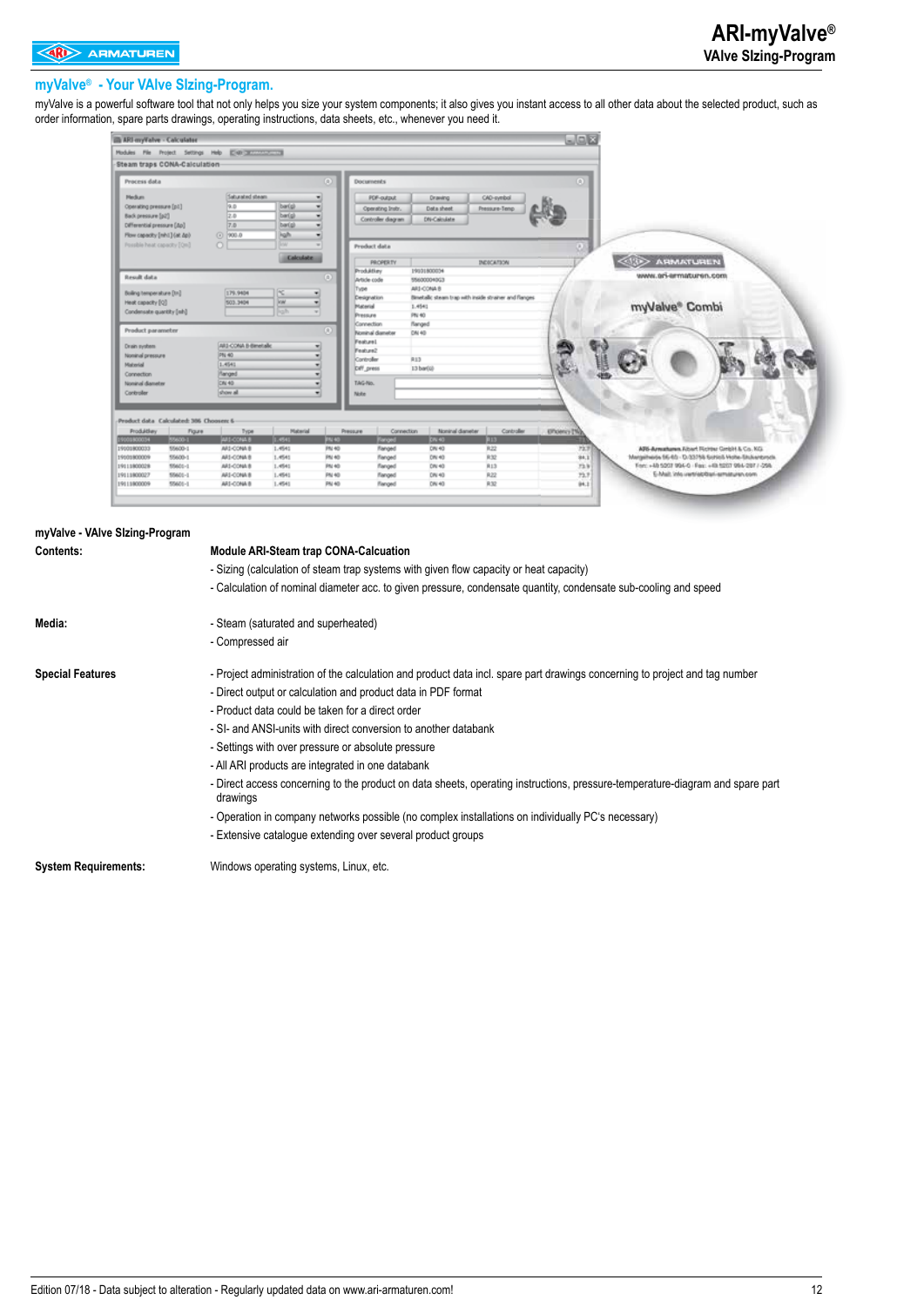**EXP** ARMATUREN

| Standard-flange dimensions acc. to 1092-1 / -2 |                          |                 |        |               |        |  |  |
|------------------------------------------------|--------------------------|-----------------|--------|---------------|--------|--|--|
| <b>DN</b>                                      |                          | $\mathsf{m}$    | 15     | 20            | 25     |  |  |
| <b>NPS</b>                                     |                          | (inch)          | 1/2"   | 3/4"          | 1"     |  |  |
| <b>PN16</b>                                    | ØD                       | $\mathsf{(mm)}$ | 95     | 105           | 115    |  |  |
|                                                | ∣ØK                      | $\mathsf{(mm)}$ | 65     | 75            | 85     |  |  |
|                                                | $\ln x \, \varnothing d$ | $\mathsf{m}$    | 4 x 14 | $4 \times 14$ | 4 x 14 |  |  |
|                                                | lød.                     | $\mathsf{(mm)}$ | 95     | 105           | 115    |  |  |
| PN25                                           | ∣ØK                      | $\vert$ (mm)    | 65     | 75            | 85     |  |  |
|                                                | $\ln x \, \varnothing d$ | $\mathsf{(mm)}$ | 4 x 14 | $4 \times 14$ | 4 x 14 |  |  |
| PN40                                           | ØD                       | $\vert$ (mm)    | 95     | 105           | 115    |  |  |
|                                                | ∣ØK                      | $\mathsf{m}$    | 65     | 75            | 85     |  |  |
|                                                | $\ln x \, \varnothing d$ | $\vert$ (mm)    | 4 x 14 | $4 \times 14$ | 4 x 14 |  |  |